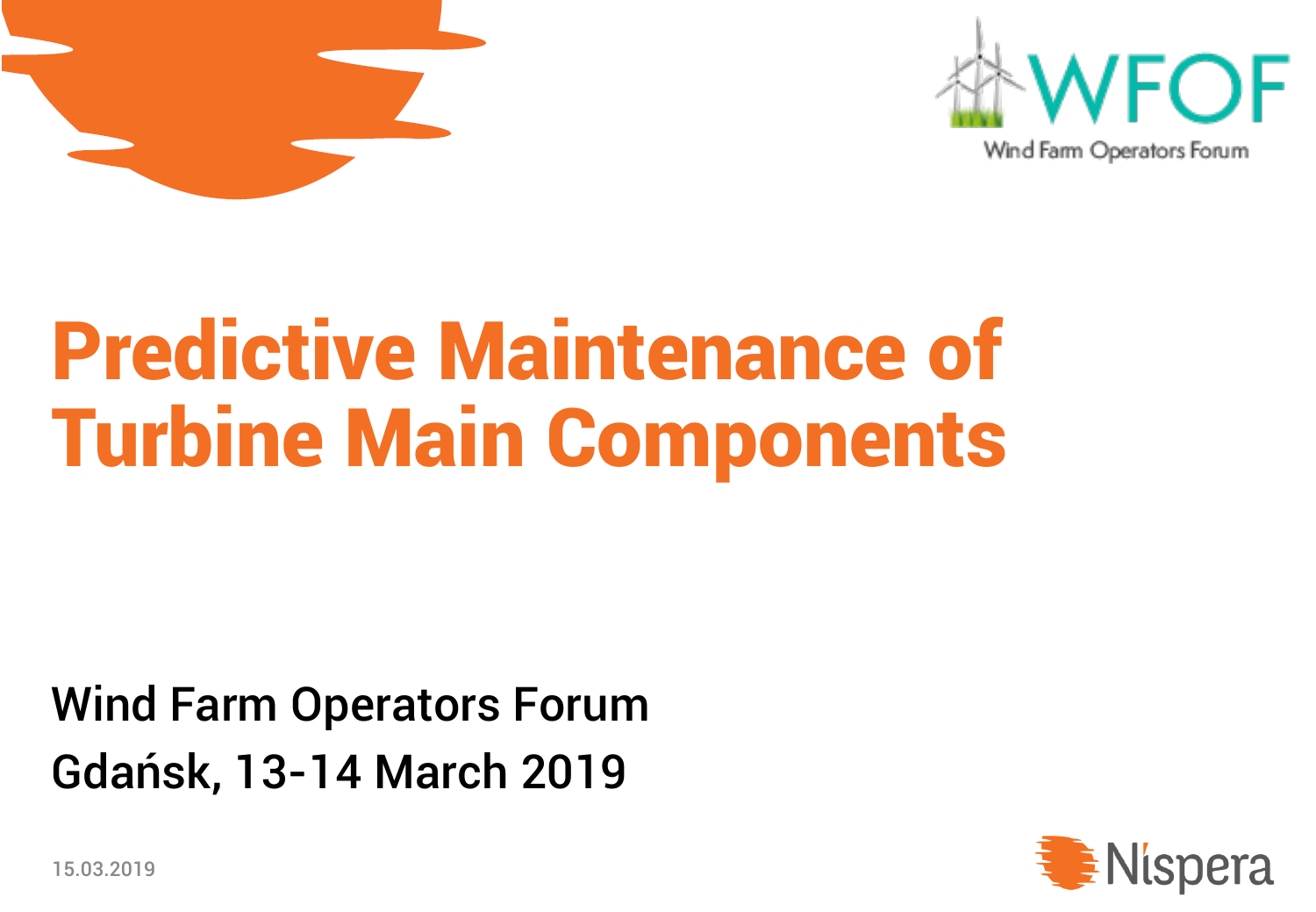# **Motivation**

- Reduce downtimes
- Increase Asset Lifetime
- Reduce O&M costs
- 



- Reduce insurance costs  **How many temperature measurements are** available in a modern wind turbine?
	- Who is using this data? How?

From full-scope to partial-scope O&M agreements (main components not included)

- Risk management
- Crane logistics
- Spare logistics
- Personnel planning
- Favorable weather windows
- Uptower repairs possible?





15.03.2019 | 2

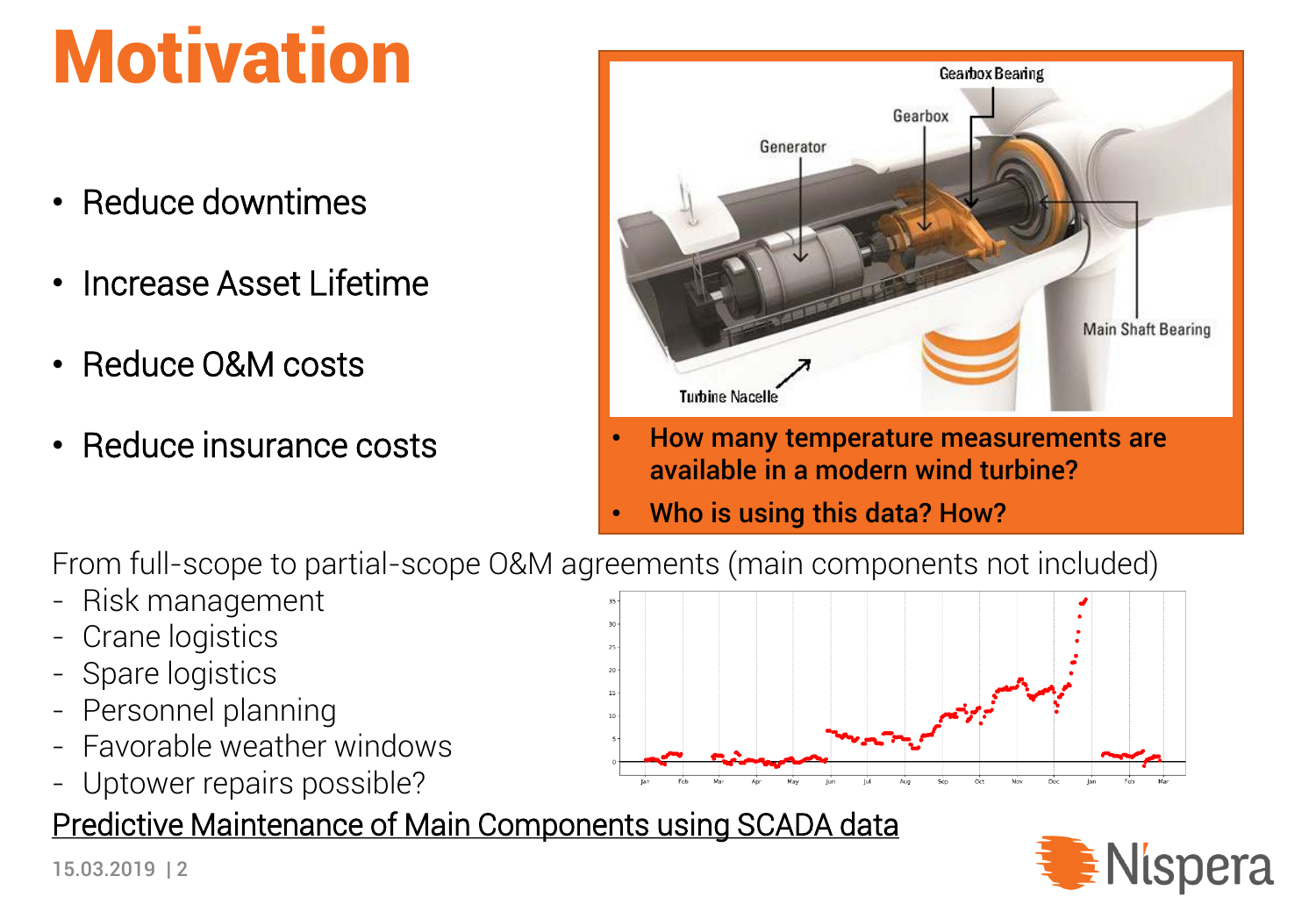## Current Development at Nispera

R&D project with Technical University of Zurich to develop models able to identify component failures before they occur. Main features:

- Automatic identification of faults using SCADA data available on the wind farm
- Advanced machine learning algorithms for fault detection and isolation
- Predict the remaining useful lifetime (RUL)

Requirements:

- High accuracy (>90%), low fraction of false alarms (<10%)
- High level of automation: automatic selection of training data sets and retraining schemes
- Applicability under different operating conditions (terrain complexity, atmospheric conditions, wind classes, etc.)
- Transferability of algorithms between turbines, so as to train the models on one turbine and apply to another similar one (in case little or no historical data is available)
- Combination with error log data from SCADA to improve fault detection

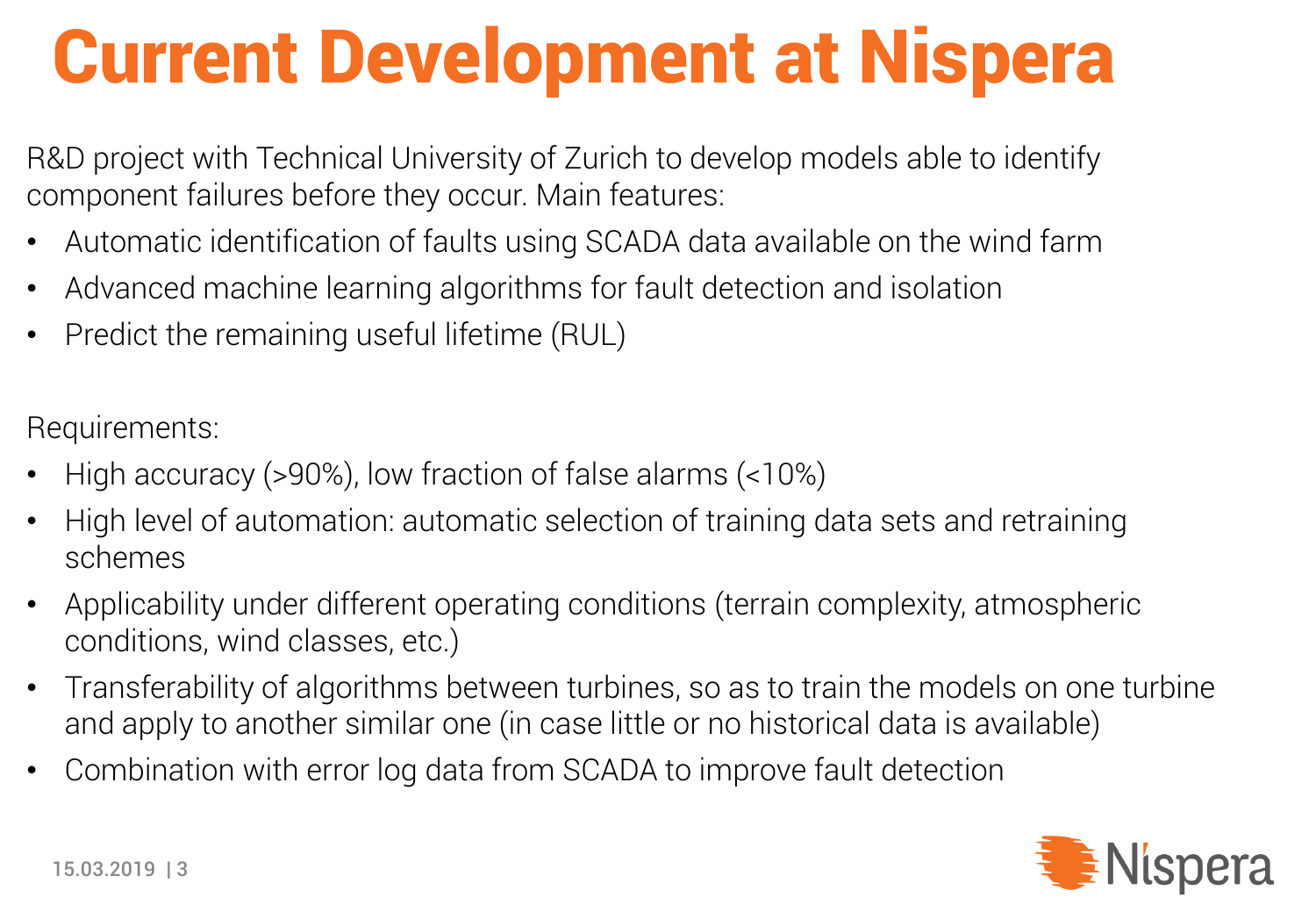# Modeling Approach 1/2

 $1.0$ 

measured faulty predicted, faulty

10500

5000

measures, healthy predicted, healthy

Gen\_Bear\_Temp\_Avg<br>Co o o o b<br>Co o o b b

 $0.0$ 

 $1.0$ 

 $0.2$ 

 $0.0$ 

 $\Omega$ 

9500

10000

2500

- Model: Artifical Neural Network ANN
- Input time series:
	- Ambient Temperature,  $T_{amb}$
	- Power Output,  $P_{out}$
	- Wind Speed, v
	- … more
- Output time series:
	- Predicted Temperature, T<sub>pred</sub>
- Prediction error = measured predicted temperature ( $T_{meas} - T_{pred}$ )
- Large prediction error  $\Leftrightarrow$  fault



15.03.2019 | 4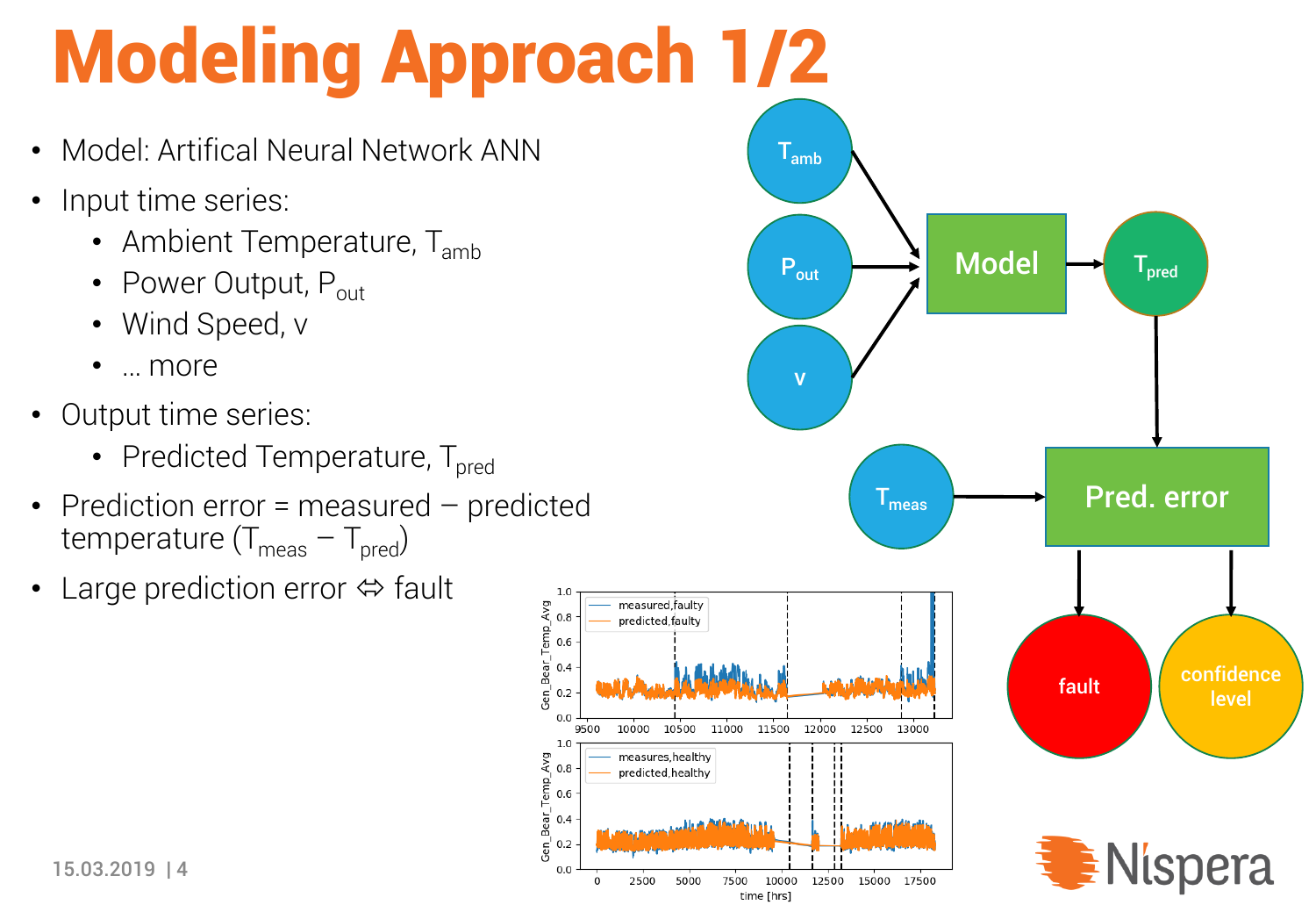# Modeling Approach 2/2

But how do we translate the prediction error into an alarm?

- Clustering algorithms to separate ''healthy'' from ''faulty'' data.
- 2D and 3D kmeans clustering



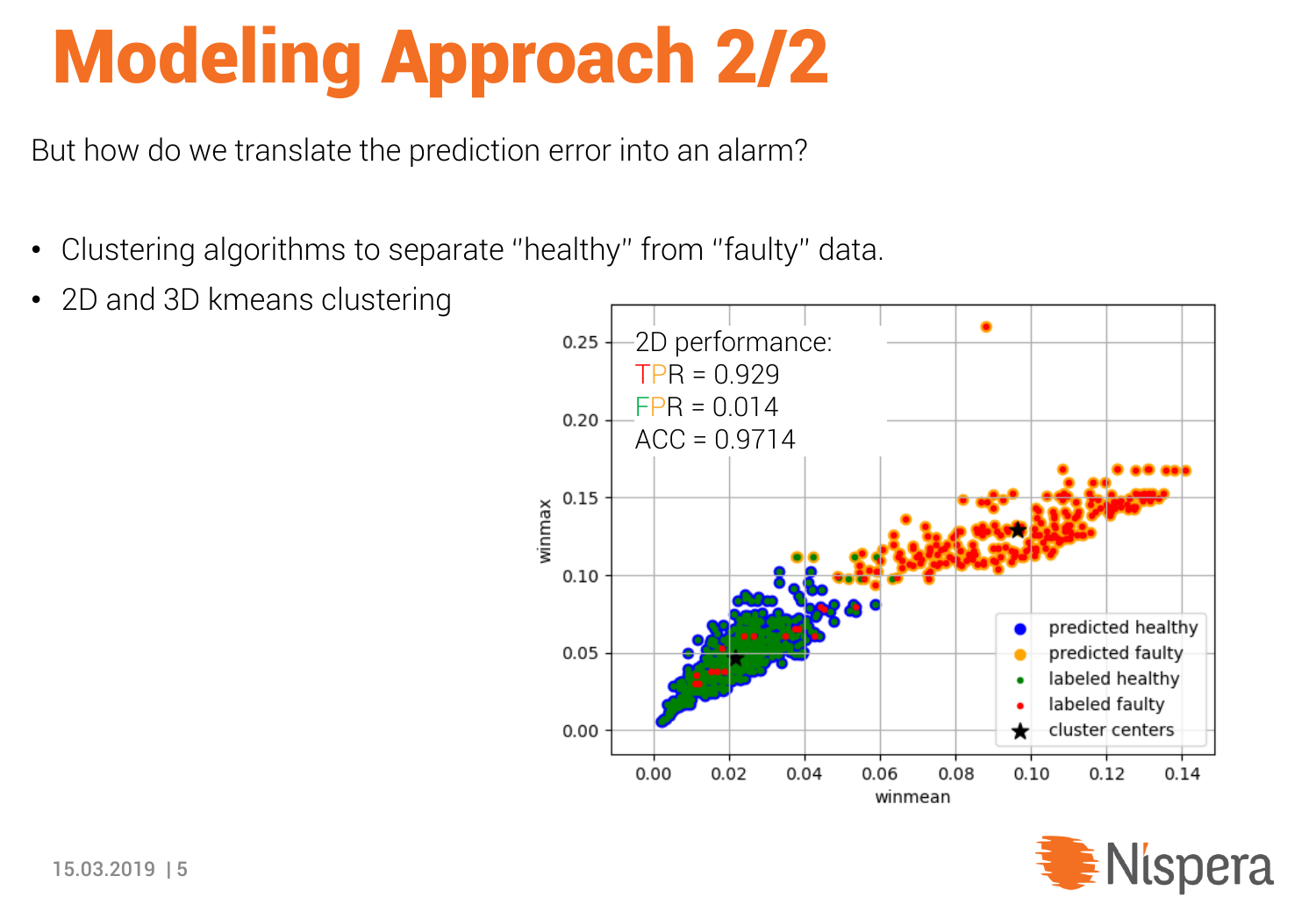### Case 1: Gearbox 1/2

- Owner was not monitoring independently the temperatures of the main components
- The gearbox had to be replaced.



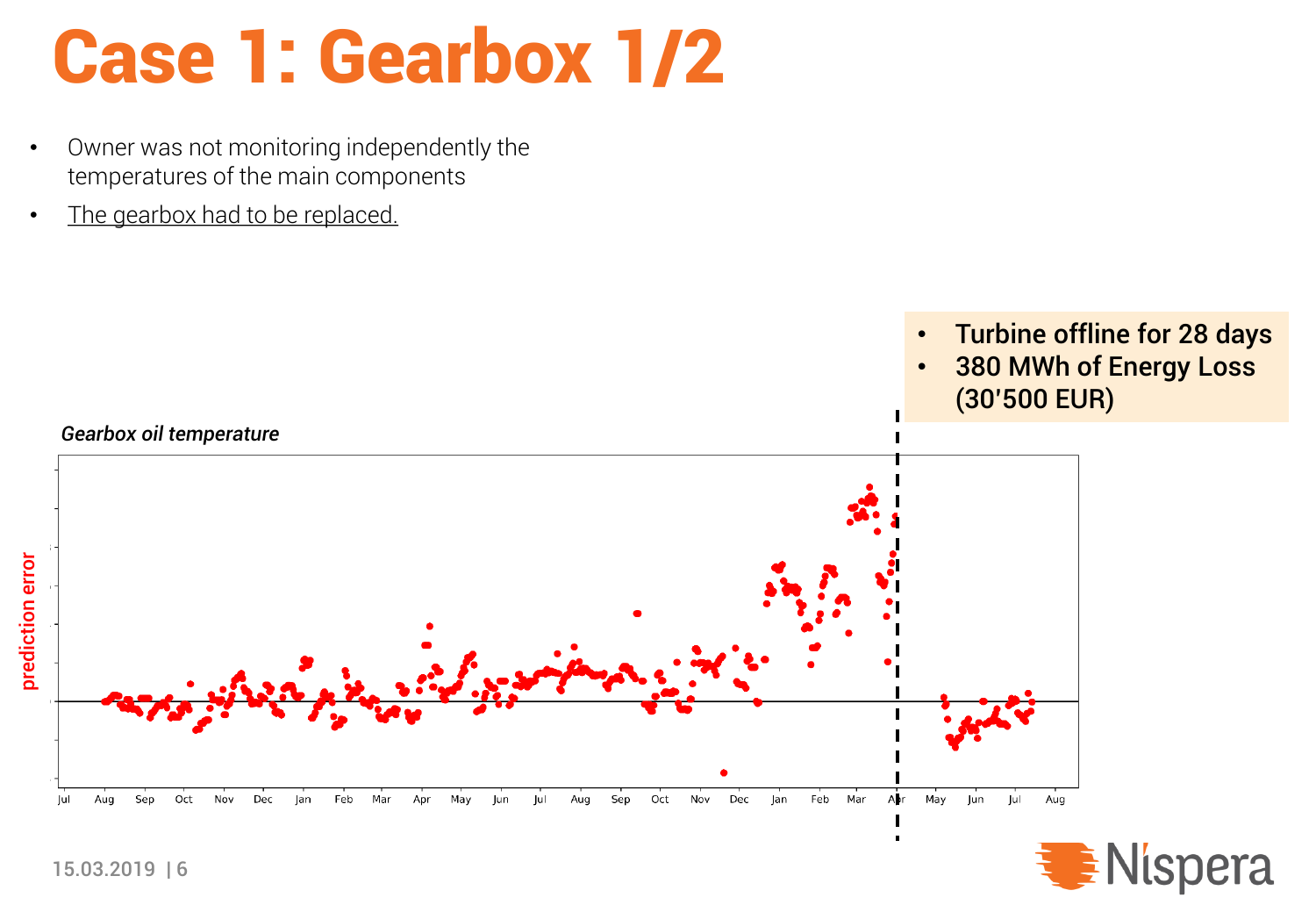### Case 2: Gearbox 2/2

- The same Owner started to monitoring independently the temperatures of the main components
- Increase in gearbox oil temperature was detected
- The reason was quickly identified (gear oil pump)
- Major problem on gearbox was avoided, without large effort.



### *Gearbox oil temperature*

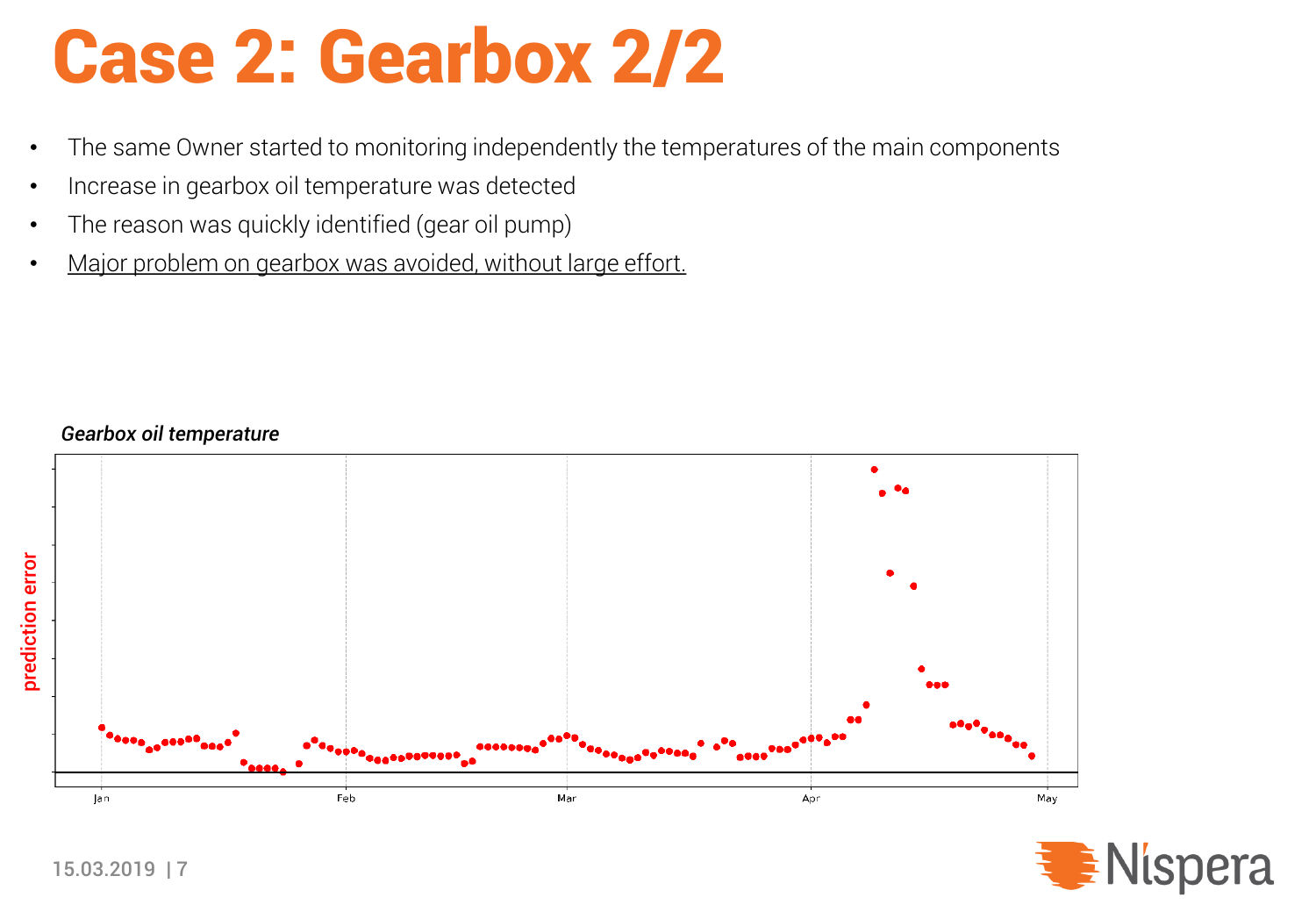## Case 3: Main Bearing

- Owner alerted OEM due to temperature increase.
- OEM performed video endoscopy.
- The damage was categorized in level 2-3 out of 5.
- Owner achieved to have component replaced before failure.
- This allowed to minimise downtime and production loss.
- Contractual availability would not be affected due to force majeure (site accessibility).



### *Generator bearing front temperature*



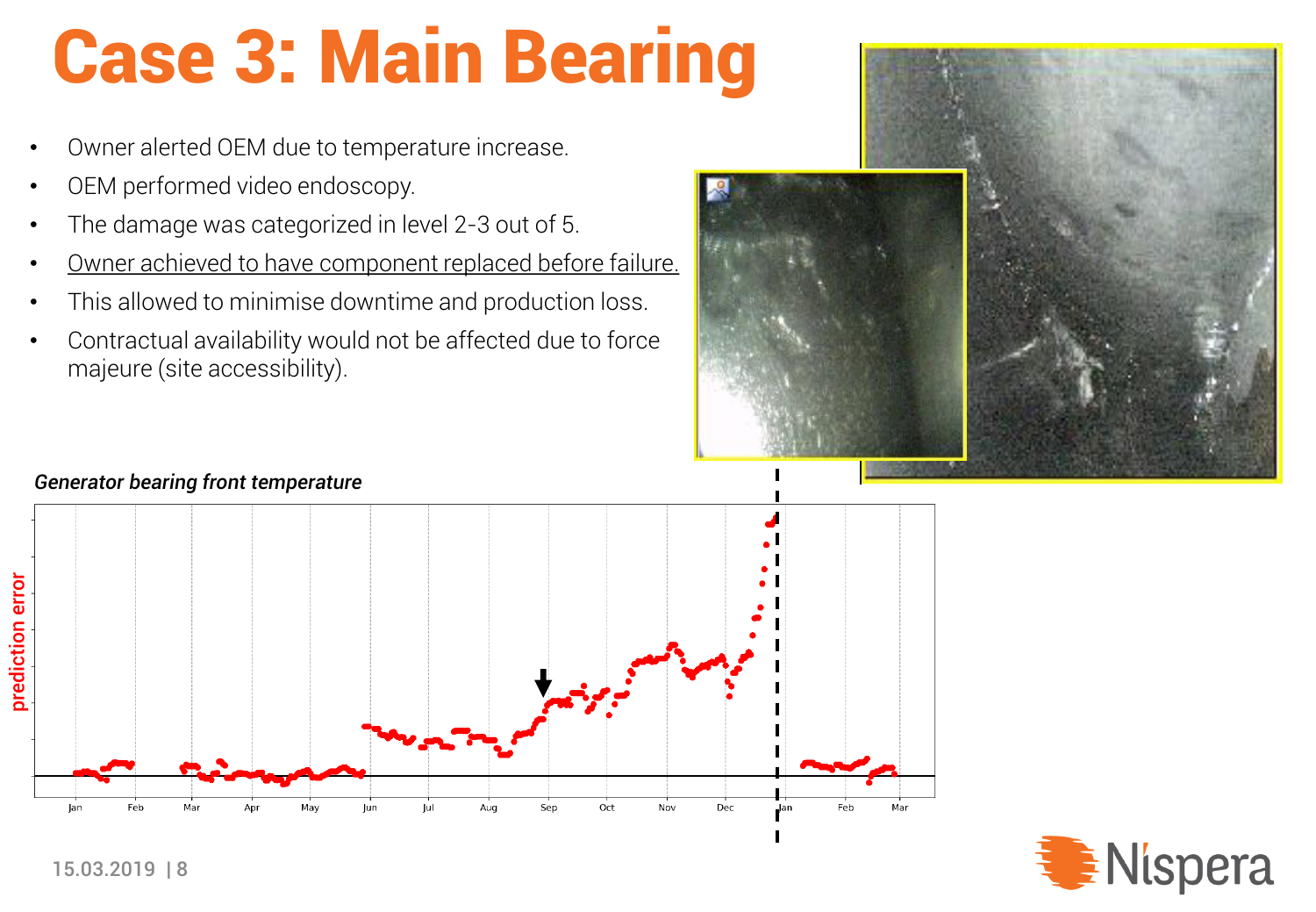### Case 4: Generator Cooling

- Owner alerted OEM due to temperature increase.
- OEM performed visual inspection in the turbine and found the generator cooler duct detached. (the hot air was blowing inside the nacelle instead of going outside).
- As a consequence, the turbine was operating at a curtailed power output.
- No penalisation on contractual availability !





### *Generator slipring temperature*

prediction error prediction errorFeb Aug Sep Oct Nov Dec lan Mar

15.03.2019 | 9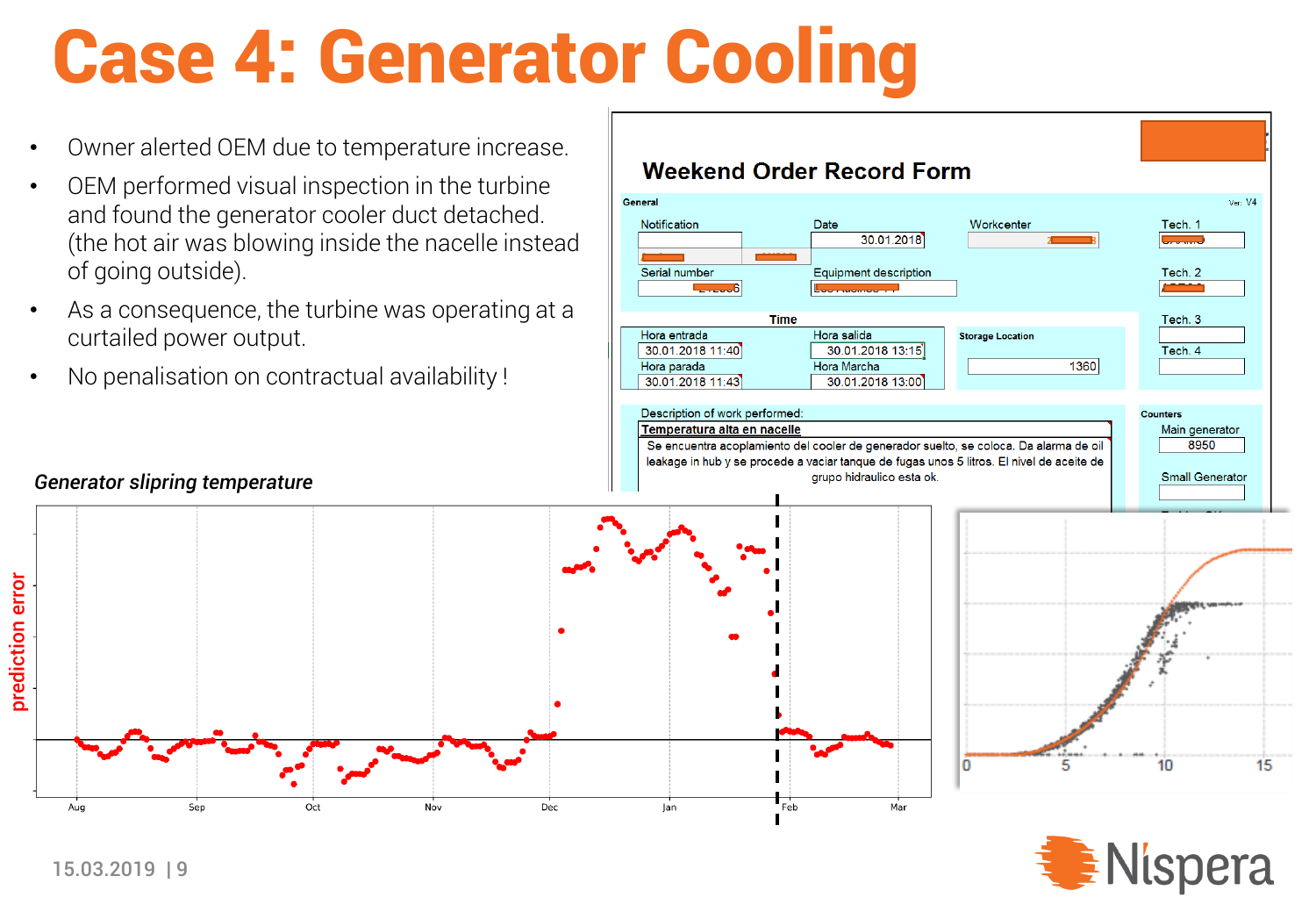### Case 5: Generator Bearing 1/2

- Owner alerted OEM due to temperature increase.
- OEM purged the greasing system of the bearing.
- Again temperature rise observed on bearing
- When OEM inspected the turbine it was too late to do uptower repair. Inner ring of bearing was loose on the shaft, causing very strong vibrations, and noise!
- The generator had to be replaced.
- NOTE: Vibration monitoring system is installed on this wind turbine.

# *Generator bearing front temperature* prediction error



- Turbine offline for 20 days
- 395 MWh of Energy Loss (32'000 EUR)



### 15.03.2019 | 10

prediction error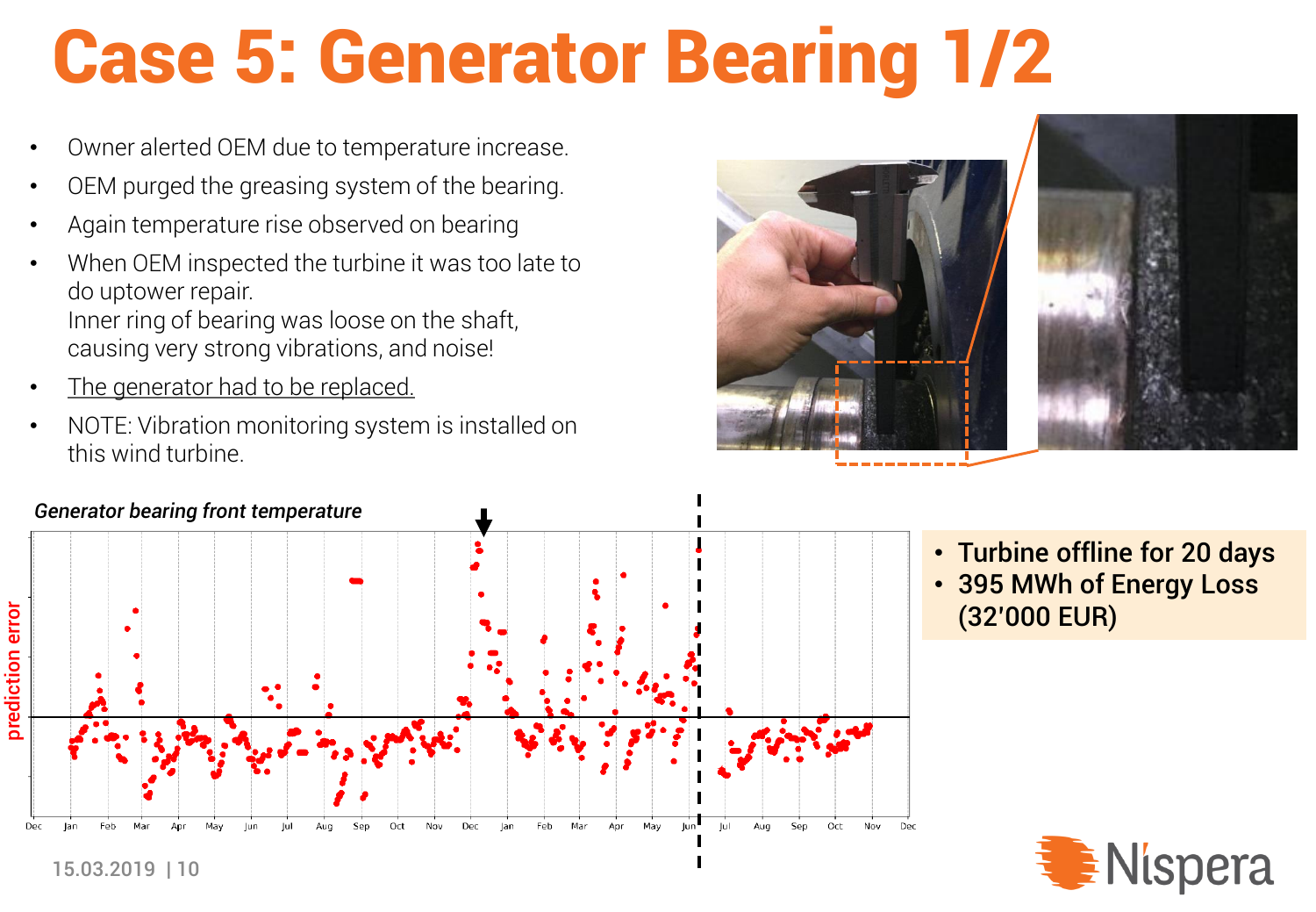### Case 6: Generator Bearing 2/2

- Owner alerted OEM due to temperature increase.
- OEM inspected the generator.
- The Generator was repaired uptower, as the damage was not yet so advanced (replacement of bearing).
- NOTE: Vibration monitoring system is installed on this wind turbine.



- Turbine offline for 6 days
- 105 MWh of Energy Loss (8'500 EUR)



### *Generator bearing front temperature*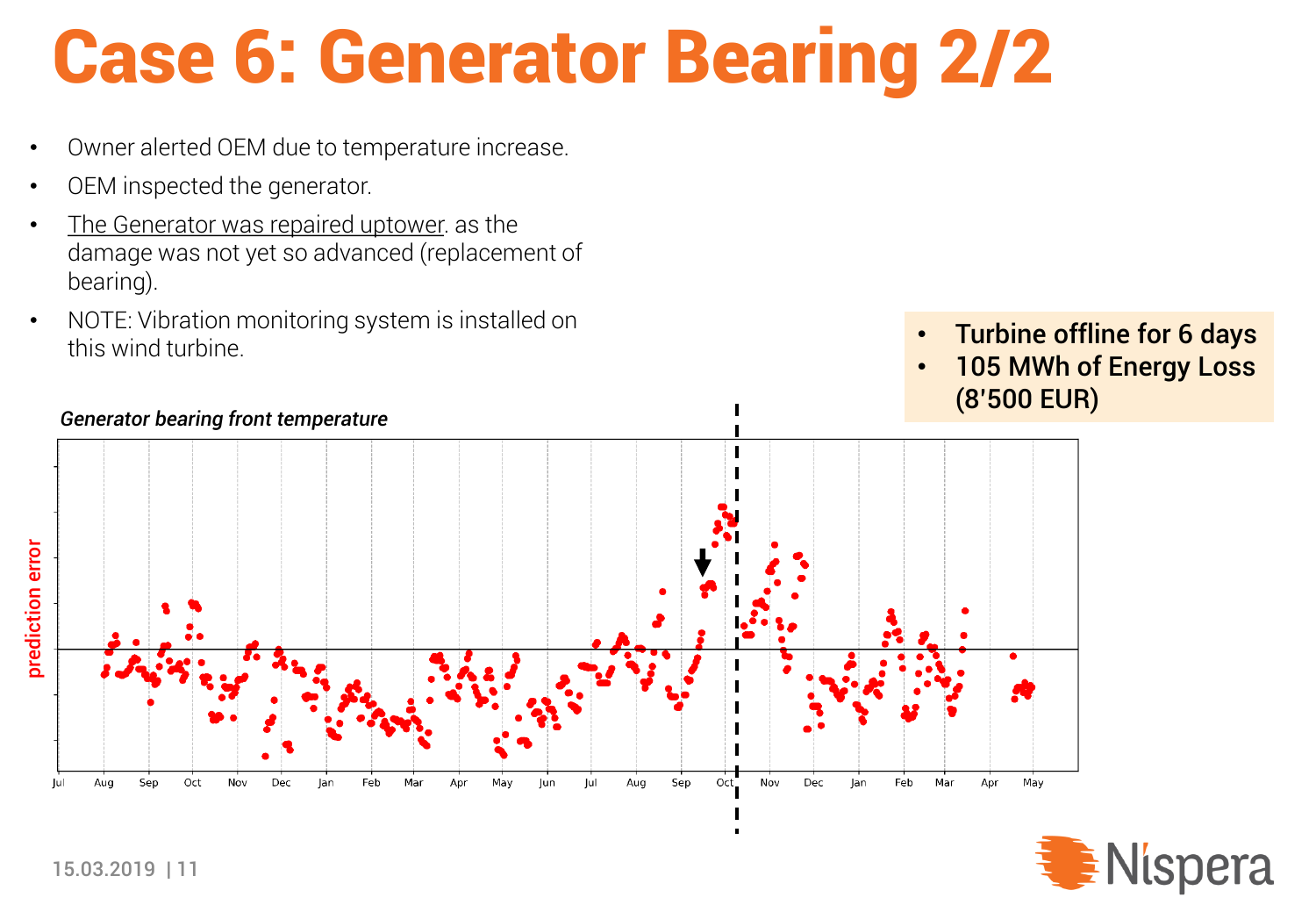# Findings & Conclusions

### FINDINGS:

Wind turbines with full-scope O&M agreement are often operated until a component fails.

- What are the predictive maintenance strategies of the O&M providers?
- What are their real incentives to avoid failures?
- Availability guarantees? Insurance coverages?

Vibration monitoring systems (CMS):

- Installation costs
- Who is responsible to analyse the data?

Periodic site inspections:

- Noise
- Greasing of bearings, oil/grease probes
- Visutal inspections

### CONCLUSIONS:

- $\triangleright$  Predictive maintenance based on temperature signals from SCADA is an efficient way to prevent failures on main components
- $\triangleright$  It is beneficial if the Owner keeps an eye on the O&M provider